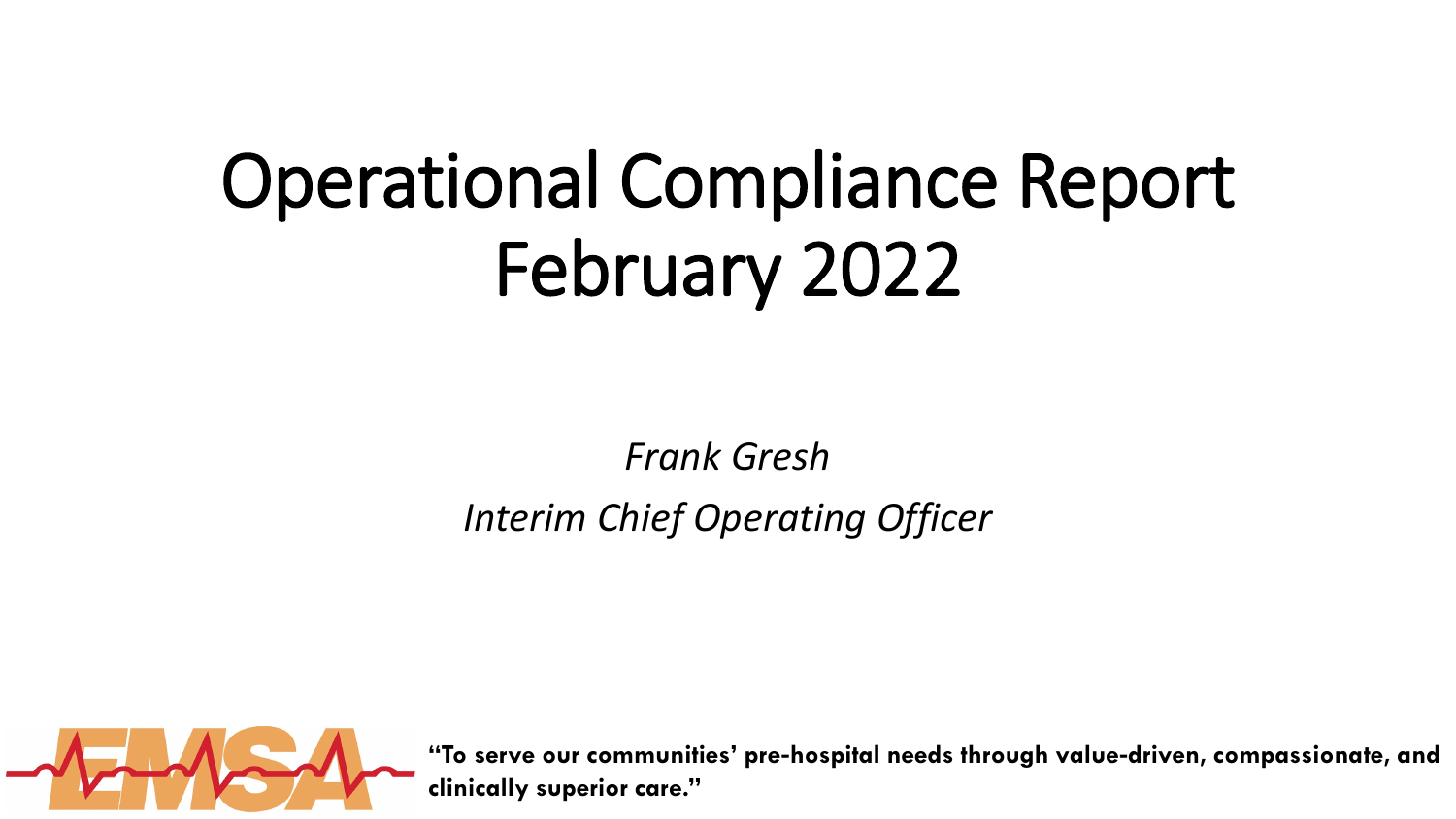# **February 2022 Compliance Summary – Combined**

|                        | <b>Priority 1</b> | <b>Priority 2</b> | <b>Priority 3</b> | <b>Priority 4</b> |
|------------------------|-------------------|-------------------|-------------------|-------------------|
| <b>East Ben. Total</b> | 85%               | 91%               | 72%               | 67%               |
| <b>East NB Total</b>   | Priority 1&2      | 72%               | 0%                | N/A               |
| <b>West Ben. Total</b> | 52%               | 73%               | 54%               | 88%               |
| <b>West NB Total</b>   | Priority 1&2      | 74%               | 0%                | N/A               |



**"To serve our communities' pre**‐**hospital needs through value**‐**driven, compassionate, and clinically superior care."**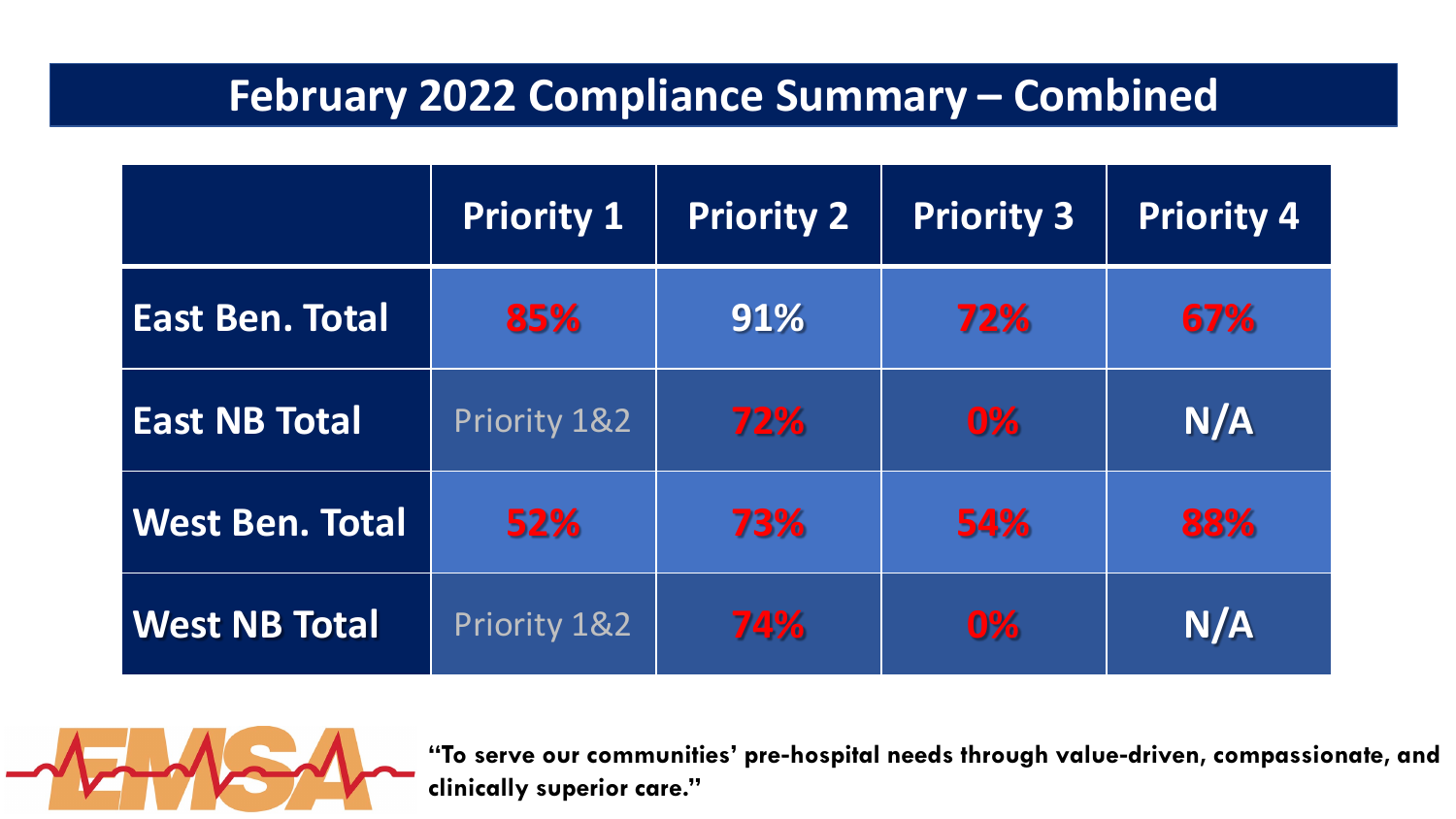## **East Beneficiary Response Time Compliance**

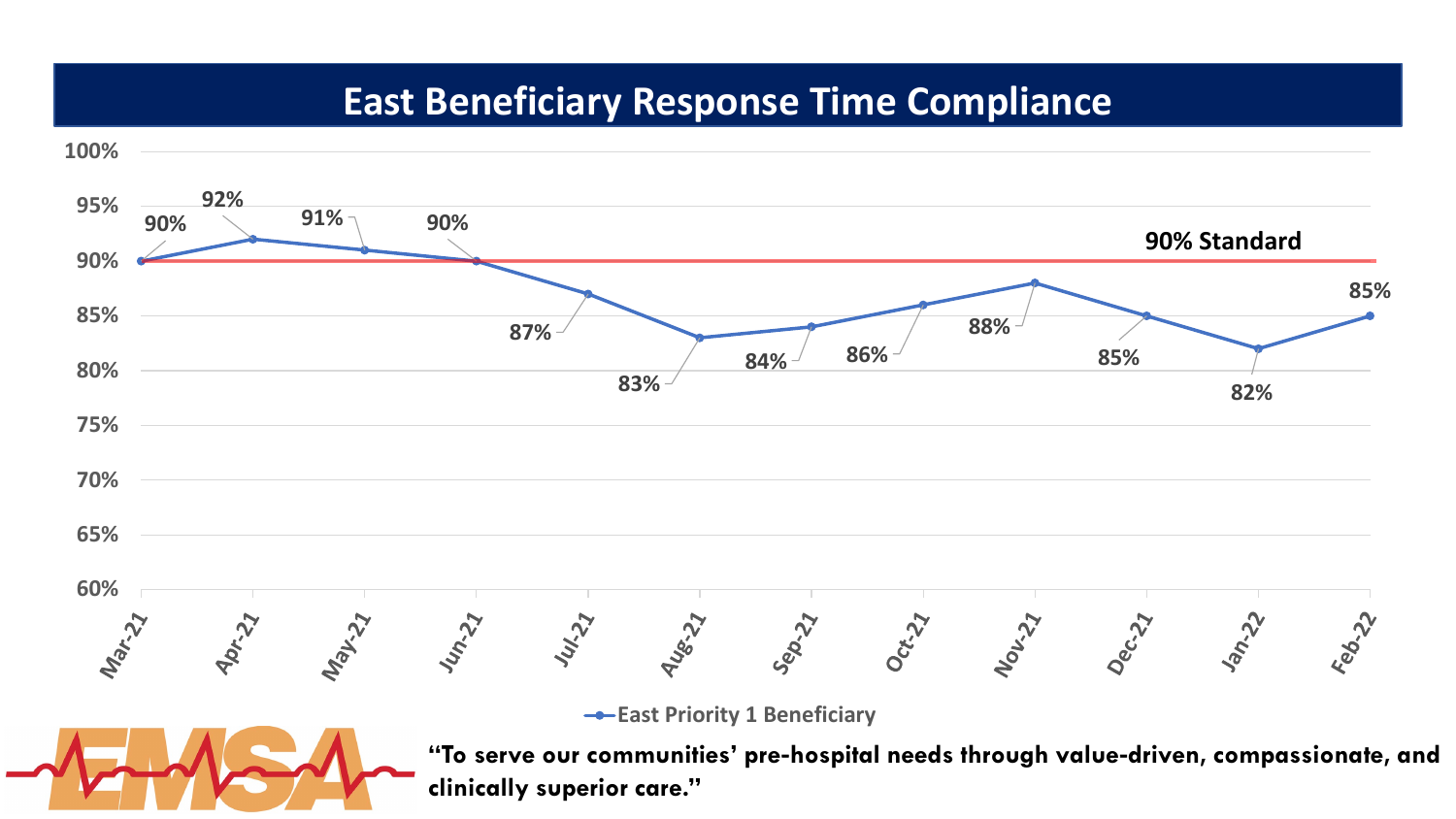# **West Beneficiary Response Time Compliance**

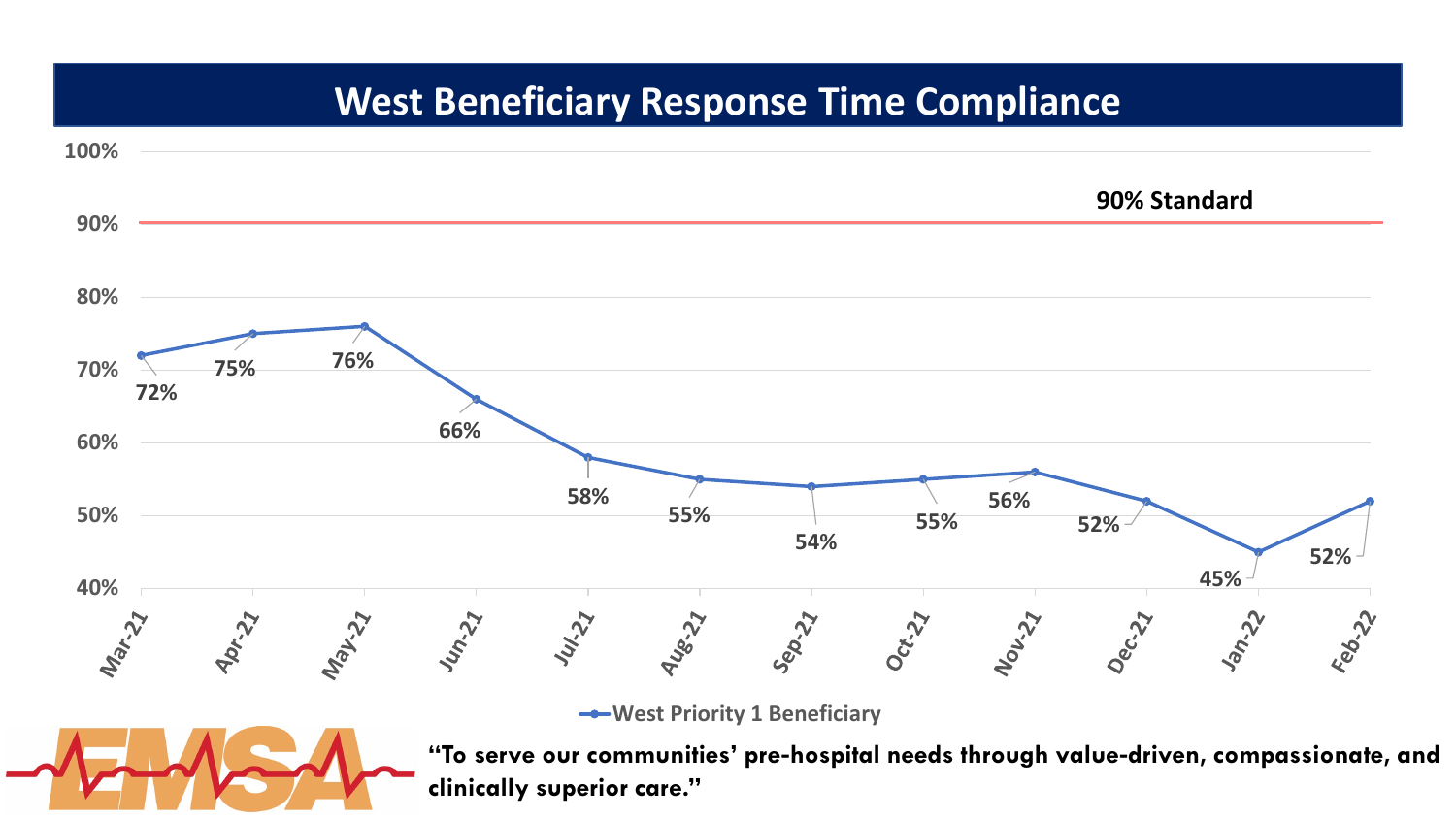## **Exclusions**

**Eastern Division Response Time Exclusions Twelve Months ending February, 2022**